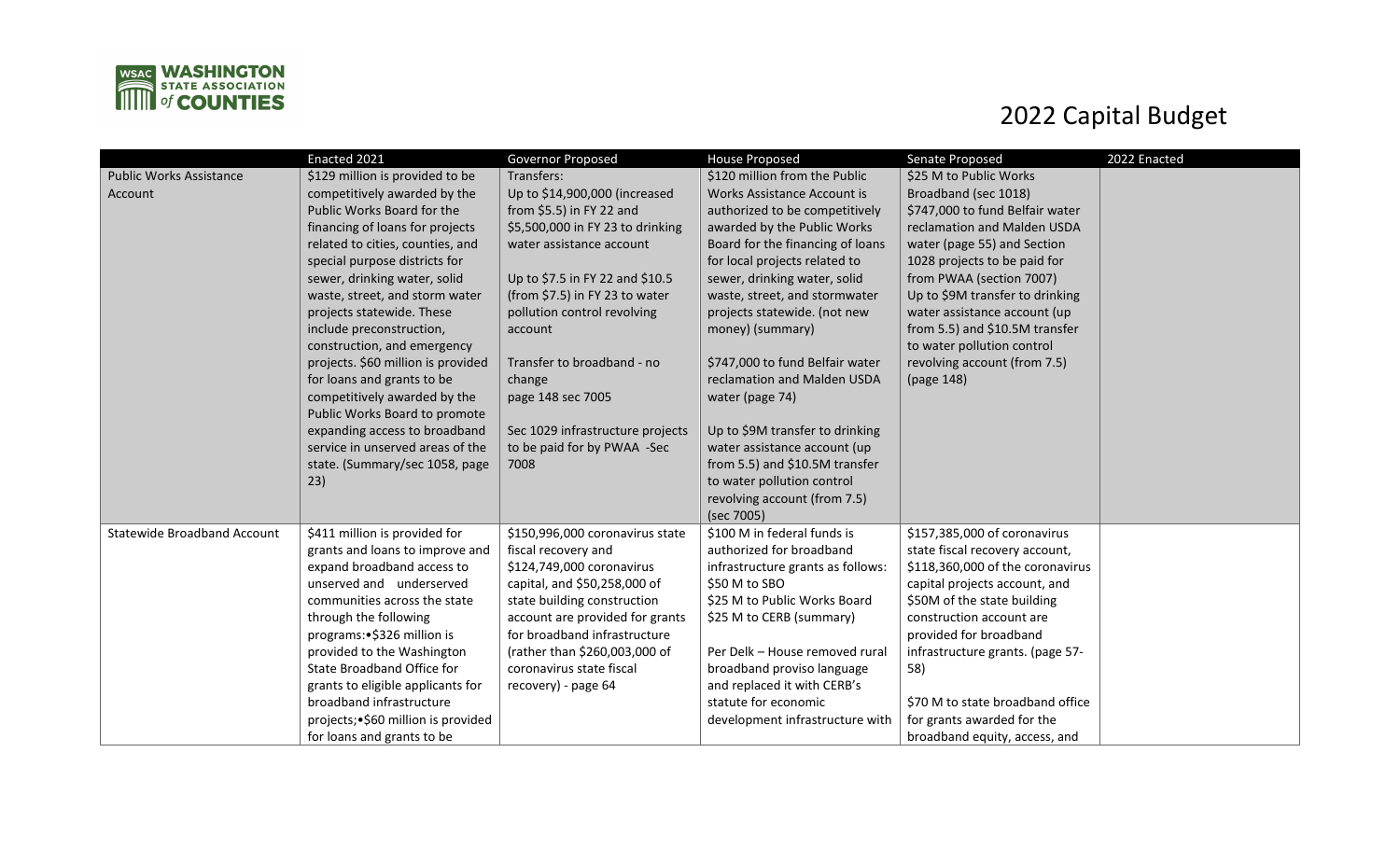|                             | Enacted 2021                         | Governor Proposed                                               |                                                         |                                                          | 2022 Enacted |
|-----------------------------|--------------------------------------|-----------------------------------------------------------------|---------------------------------------------------------|----------------------------------------------------------|--------------|
|                             |                                      |                                                                 | <b>House Proposed</b><br>a broadband focus - this is an | Senate Proposed                                          |              |
|                             | competitively awarded by the         |                                                                 |                                                         | deployment state grants                                  |              |
|                             | Public Works Board to promote        |                                                                 | error that will be corrected.                           | program. (Sec 1037)                                      |              |
|                             | expanding access to broadband        |                                                                 |                                                         |                                                          |              |
|                             | service in unserved areas of the     |                                                                 |                                                         | \$25 M to CERB Rural Broadband                           |              |
|                             | state; and · \$25 million is         |                                                                 |                                                         | for grants awarded for the                               |              |
|                             | provided for loans and grants to     |                                                                 |                                                         | broadband equity, access, and                            |              |
|                             | be awarded on a first come, first    |                                                                 |                                                         | deployment state grants                                  |              |
|                             | served basis by the Community        |                                                                 |                                                         | program. (sec 1017)                                      |              |
|                             | <b>Economic Revitalization Board</b> |                                                                 |                                                         |                                                          |              |
|                             | (CERB) to finance infrastructure     |                                                                 |                                                         | \$25 M to PWAA Broadband for                             |              |
|                             | projects to provide high-speed,      |                                                                 |                                                         | grants awarded for the                                   |              |
|                             | open-access broadband services       |                                                                 |                                                         | broadband equity, access, and                            |              |
|                             | to rural, underserved                |                                                                 |                                                         | deployment state grants                                  |              |
|                             | communities (summary)                |                                                                 |                                                         | program. (sec 1018)                                      |              |
|                             |                                      |                                                                 |                                                         |                                                          |              |
| <b>Community Economic</b>   | \$40 million is provided for loans   | No change                                                       | \$42.5 M to CERB for capital                            | No change                                                |              |
| <b>Revitalization Board</b> | and grants to be competitively       |                                                                 | construction projects and                               |                                                          |              |
|                             | awarded by the CERB for              |                                                                 | assisting communities with                              |                                                          |              |
|                             | projects that construct, repair,     |                                                                 | financing publicly owned                                |                                                          |              |
|                             | and acquire local public facilities  |                                                                 | economic development                                    |                                                          |              |
|                             | to encourage business                |                                                                 | infrastructure improvements to                          |                                                          |              |
|                             | development and expansion in         |                                                                 | encourage new business                                  |                                                          |              |
|                             | areas seeking economic growth.       |                                                                 | development and expansion.                              |                                                          |              |
|                             | (summary)                            |                                                                 | (summary)                                               |                                                          |              |
|                             | \$25M - \$10M public facility        |                                                                 |                                                         |                                                          |              |
|                             | construction loan revolving          |                                                                 |                                                         |                                                          |              |
|                             | account, \$15M State taxable         |                                                                 |                                                         |                                                          |              |
|                             | building construction account.       |                                                                 |                                                         |                                                          |              |
|                             | (Sec. 1061, pg. 25)                  |                                                                 |                                                         |                                                          |              |
| <b>Housing Trust Fund</b>   | \$175M for the construction and      | \$100M for approximately 1,500                                  | \$101.5M for the program that                           | \$71M to produce and preserve                            |              |
|                             | renovation of affordable             | permanent supportive housing                                    | funds the construction and                              | permanent affordable housing.                            |              |
|                             | housing units to serve low           | and permanent affordable                                        | renovation of affordable                                | the HTF program builds                                   |              |
|                             |                                      |                                                                 |                                                         |                                                          |              |
|                             | income and special needs             | housing units. (Sec. 1020, pg. 49<br>cap budget - Federal Covid | housing units to serve low-<br>income and special-needs | affordable housing units to<br>serve a broad spectrum of |              |
|                             | populations, including, but not      |                                                                 |                                                         |                                                          |              |
|                             | limited to, people with chronic      | funds).                                                         | populations including, but not                          | vulnerable populations.                                  |              |
|                             | mental illness, people with          |                                                                 | limited to, people with chronic                         |                                                          |              |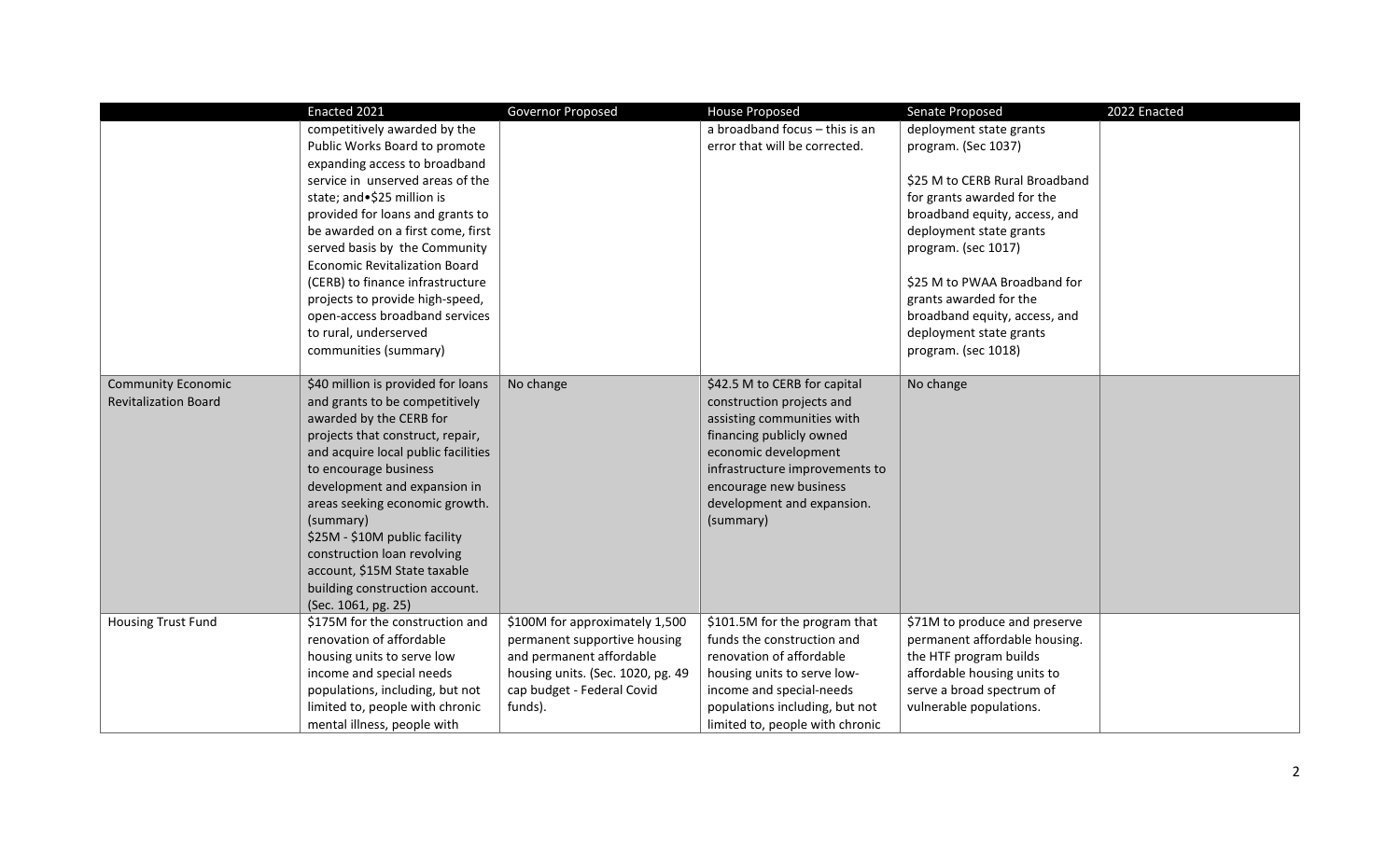|                           | Enacted 2021                                                                                                                                                                                                                                                                                                                                             | Governor Proposed                    | <b>House Proposed</b>            | Senate Proposed                   | 2022 Enacted |
|---------------------------|----------------------------------------------------------------------------------------------------------------------------------------------------------------------------------------------------------------------------------------------------------------------------------------------------------------------------------------------------------|--------------------------------------|----------------------------------|-----------------------------------|--------------|
|                           | developmental disabilities,                                                                                                                                                                                                                                                                                                                              |                                      | mental illness, people with DD,  |                                   |              |
|                           | farmworkers, people who are                                                                                                                                                                                                                                                                                                                              |                                      | farmworkers, people who are      |                                   |              |
|                           | homeless, and people in need of                                                                                                                                                                                                                                                                                                                          |                                      | homeless, and people in need of  |                                   |              |
|                           | permanent supportive housing. :                                                                                                                                                                                                                                                                                                                          |                                      | permanent supportive housing.    |                                   |              |
|                           | \$20M to preserve aging<br>affordable housing units to<br>continue to serve low-income<br>residents;<br>\$15M for specified housing<br>projects;<br>\$10M for community housing<br>cottage communities to shelter<br>individuals or households<br>experiencing homelessness; and<br>\$5M for housing for individuals<br>with developmental disabilities. |                                      |                                  |                                   |              |
| Additional investments in | \$179M:                                                                                                                                                                                                                                                                                                                                                  | \$2.14M for 2023 for the office      | \$400M for rapid capital         | \$290M for the rapid conversion   |              |
| housing and shelters      | \$20M to provide competitive                                                                                                                                                                                                                                                                                                                             | of homeless youth to fund            | acquisition.                     | of property into emergency        |              |
|                           | financial assistance for rapid                                                                                                                                                                                                                                                                                                                           | program models that prevent          | \$300M is for rapid capital      | shelters, permanent supportive    |              |
|                           | capital housing acquisition for                                                                                                                                                                                                                                                                                                                          | youth from exiting public            | housing acquisition to provide   | housing, transitional housing,    |              |
|                           | the purchase or rent of real                                                                                                                                                                                                                                                                                                                             | systems into homelessness.           | competitive financial assistance | and youth housing. Funding to     |              |
|                           | property for quick conversion                                                                                                                                                                                                                                                                                                                            | \$500K is of this is to assist young | for the purchase of real         | be used for housing projects      |              |
|                           | into homeless or emergency                                                                                                                                                                                                                                                                                                                               | adults discharging from              | property for quick conversion    | that move people from             |              |
|                           | shelters, permanent supportive                                                                                                                                                                                                                                                                                                                           | inpatient behavioral health          | into homeless or emergency       | unsanctioned encampments and      |              |
|                           | housing, or affordable housing                                                                                                                                                                                                                                                                                                                           | treatment facilities to obtain       | shelters, permanent supportive   | public rights of way into         |              |
|                           | for low-income people;                                                                                                                                                                                                                                                                                                                                   | housing. (Sec. 127, pg. 41)          | housing, or transitional housing | transitional and more             |              |
|                           | \$26.6M for rapid capital housing                                                                                                                                                                                                                                                                                                                        |                                      | for low-income people that will  | permanent housing solutions,      |              |
|                           | and homeless projects, including                                                                                                                                                                                                                                                                                                                         | \$334.7M for Commerce to issue       | assist in moving people          | and for housing projects in rural |              |
|                           | \$7.9M for youth and young                                                                                                                                                                                                                                                                                                                               | competitive financial assistance     | experiencing unsheltered         | areas.                            |              |
|                           | adult housing projects;                                                                                                                                                                                                                                                                                                                                  | to eligible organizations to         | homelessness away from           |                                   |              |
|                           | \$42M for grants to local                                                                                                                                                                                                                                                                                                                                | acquire real property for a rapid    | unsanctioned encampments,        |                                   |              |
|                           | governments and public utility                                                                                                                                                                                                                                                                                                                           | conversion into enhanced             |                                  |                                   |              |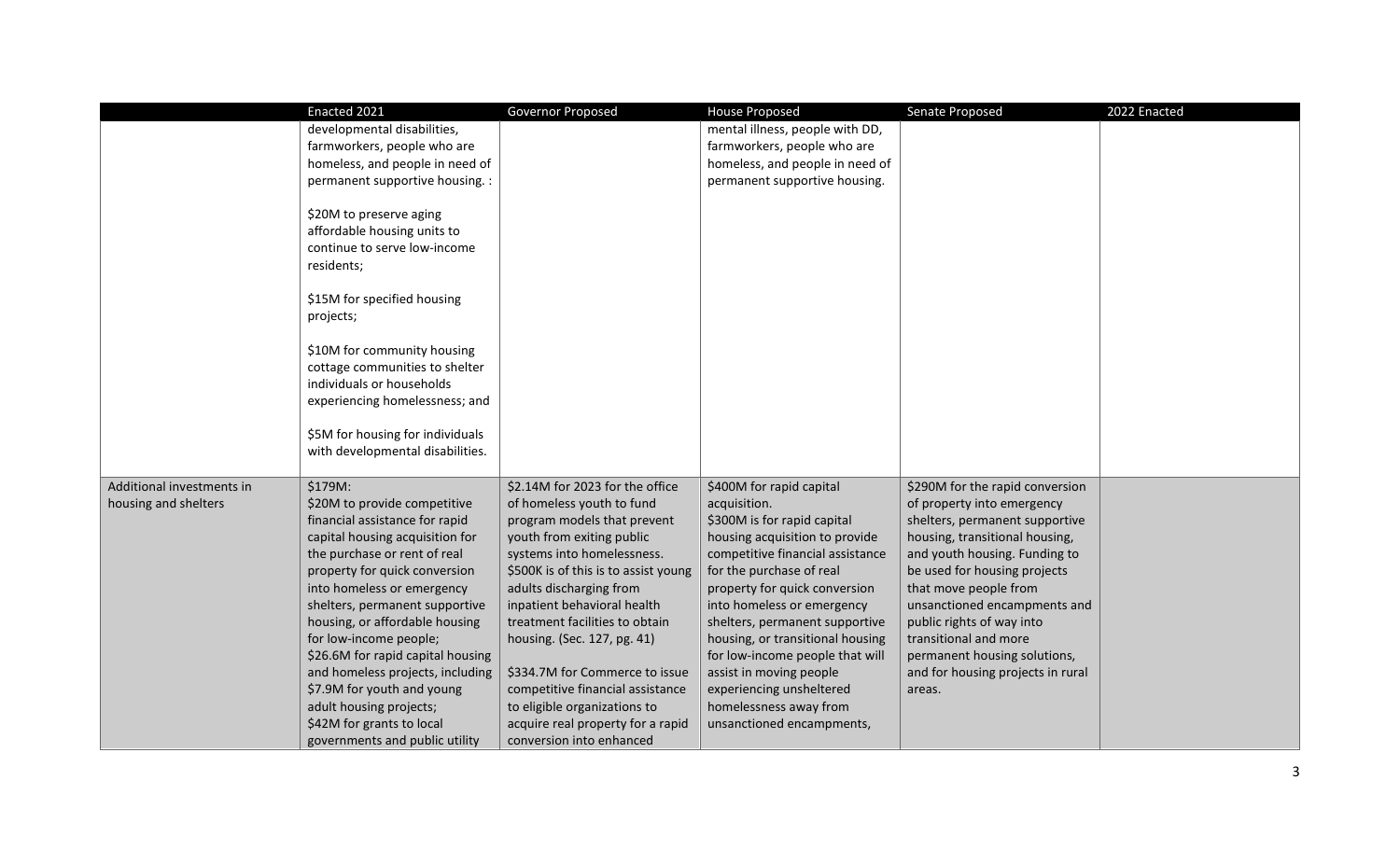|                                   | Enacted 2021                                         | Governor Proposed                                            | <b>House Proposed</b>                                   | Senate Proposed                                                    | 2022 Enacted |
|-----------------------------------|------------------------------------------------------|--------------------------------------------------------------|---------------------------------------------------------|--------------------------------------------------------------------|--------------|
|                                   | districts to assist in the cost of                   | emergency shelters, permanent                                | the public right of way, or public                      |                                                                    |              |
|                                   | utility improvements or                              | supportive housing, transitional                             | spaces.                                                 |                                                                    |              |
|                                   | connections to new affordable                        | housing, permanent housing,                                  | \$100M from Apple health and                            |                                                                    |              |
|                                   | housing projects;<br>\$10M to preserve multi-family  | youth housing, or shelter for<br>extremely low-income people | homes account for rapid<br>permanent supportive housing |                                                                    |              |
|                                   | housing that is at risk of losing                    | and those experiencing                                       | program created inn HB 1866.                            |                                                                    |              |
|                                   | affordability; and                                   | sheltered and unsheltered                                    |                                                         |                                                                    |              |
|                                   | \$2.5M o increase housing                            | homelessness. These funds may                                |                                                         |                                                                    |              |
|                                   | inventory.                                           | also be used for renovation and                              |                                                         |                                                                    |              |
|                                   |                                                      | building update costs with the                               |                                                         |                                                                    |              |
|                                   |                                                      | establishment of the acquired                                |                                                         |                                                                    |              |
|                                   |                                                      | facilities. (Sec. 1019, pg. 45 cap                           |                                                         |                                                                    |              |
|                                   |                                                      | budget)                                                      |                                                         |                                                                    |              |
|                                   |                                                      |                                                              |                                                         |                                                                    |              |
| <b>Community Based Behavioral</b> | \$95.2M                                              |                                                              | \$100M for community based BH                           | \$86M to expand capacity for                                       |              |
| <b>Health Beds</b>                |                                                      |                                                              | beds.                                                   | individuals in crisis, particularly                                |              |
|                                   | \$71.4M for a competitive grant                      |                                                              | \$60M for community hospitals                           | the homeless, to have a short-                                     |              |
|                                   | program to expand community-                         |                                                              | or other community providers                            | term housing solution and                                          |              |
|                                   | based behavioral health                              |                                                              | to expand and establish new                             | receive care. It will create new                                   |              |
|                                   | services.                                            |                                                              | capacity for a minimum of ten                           | capacity for 23-hour crisis triage                                 |              |
|                                   |                                                      |                                                              | 16-bed crisis triage and                                | facilities, crisis stabilization                                   |              |
|                                   | \$23.8M for community-based                          |                                                              | stabilization facilities for adults.                    | facilities, and youth residential                                  |              |
|                                   | projects for a variety of                            |                                                              | \$26M for community-based                               | crisis triage stabilization                                        |              |
|                                   | behavioral health facilities                         |                                                              | projects for a variety of BH                            | facilities.                                                        |              |
|                                   | including long-term civil                            |                                                              | services including long-term civil                      |                                                                    |              |
|                                   | commitments, triage, crisis                          |                                                              | commitments, triage, crisis                             | \$16M for Behavioral Health                                        |              |
|                                   | diversion, secure detox, and<br>adolescent services. |                                                              | diversion, detox, and adolescent<br>services.           | <b>Community Capacity Grants -</b><br>provided solely for Commerce |              |
|                                   |                                                      |                                                              | \$12M for grants to community                           | to issue grants to community                                       |              |
|                                   |                                                      |                                                              | hospitals or other community                            | hospitals or other community                                       |              |
|                                   |                                                      |                                                              | providers to expand and                                 | providers to expand and                                            |              |
|                                   |                                                      |                                                              | establish new capacity for at                           | establish new capacity for                                         |              |
|                                   |                                                      |                                                              | least 2 residential crisis                              | behavioral health services in                                      |              |
|                                   |                                                      |                                                              | stabilization facilities for youth.                     | communities. These dollars may                                     |              |
|                                   |                                                      |                                                              | \$2M for a competitive grant                            | be used for construction and                                       |              |
|                                   |                                                      |                                                              | program to expand enhanced                              | equipment costs associated with                                    |              |
|                                   |                                                      |                                                              | services facilities.                                    | establishing these facilities.                                     |              |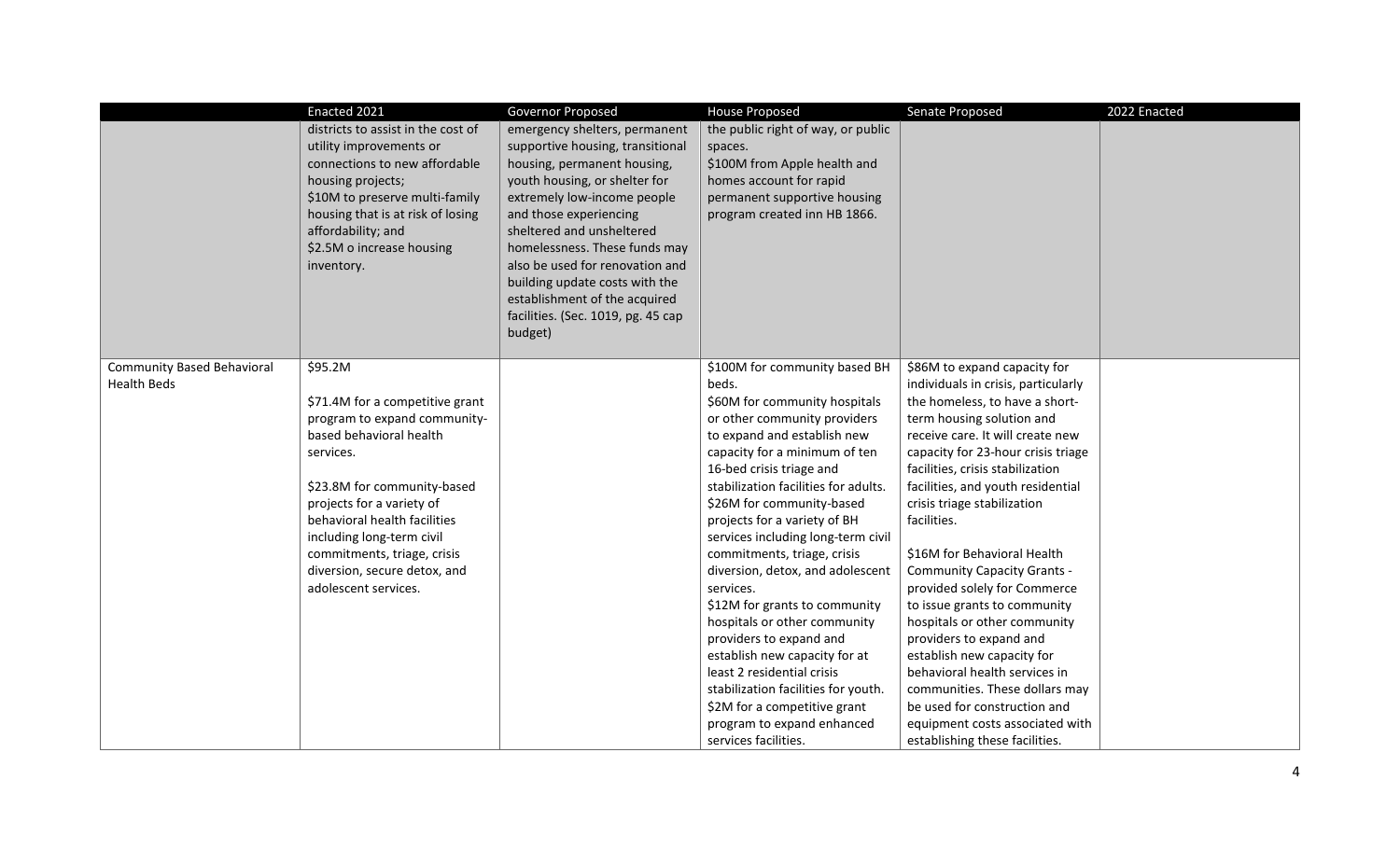|                                                            | Enacted 2021                                        | <b>Governor Proposed</b>                                                                                                                                                                                                                                                                                                                                                                                                                | <b>House Proposed</b>                                                  | Senate Proposed                                                                                                                                                                                                                                                                                                                                                                                  | 2022 Enacted |
|------------------------------------------------------------|-----------------------------------------------------|-----------------------------------------------------------------------------------------------------------------------------------------------------------------------------------------------------------------------------------------------------------------------------------------------------------------------------------------------------------------------------------------------------------------------------------------|------------------------------------------------------------------------|--------------------------------------------------------------------------------------------------------------------------------------------------------------------------------------------------------------------------------------------------------------------------------------------------------------------------------------------------------------------------------------------------|--------------|
|                                                            |                                                     |                                                                                                                                                                                                                                                                                                                                                                                                                                         |                                                                        | Commerce may approve funding<br>for the acquisition of a facility if<br>the project will result in<br>increased behavioral health<br>capacity. However, these dollars<br>cannot be used operating costs.<br>\$5M is provided via a<br>competitive process to expand<br>and establish new capacity for<br>behavioral health community<br>services.<br>\$11M is dedicated to specific<br>projects. |              |
| <b>State Building Construction</b><br><b>Account Misc.</b> |                                                     | \$7.9M (Sec. 1005 (6) pg. 8) for<br>grants to demonstrate new<br>approached to electrification of<br>transportation systems<br>implemented by local<br>government or utilities.<br>\$7.5M (Sec. 1017 pg. 42) for<br>Commerce to provide design,<br>permitting, and infrastructure<br>costs for shovel-ready projects<br>that were awarded funds for<br>planning and predevelopment<br>grants to assist local<br>governments and tribes. | \$7.5 M for HB 1958 for shovel<br>ready site development (Sec<br>1022) |                                                                                                                                                                                                                                                                                                                                                                                                  |              |
| <b>Remedial Action Grants (MTCA)</b>                       | \$71.194M (Sec. 3082, pg. 163)                      | No change                                                                                                                                                                                                                                                                                                                                                                                                                               | No change                                                              | No change                                                                                                                                                                                                                                                                                                                                                                                        |              |
| <b>Water Pollution Control</b><br>Revolving Loan Account   | \$225M state, \$75M federal (Sec.<br>3084, pg. 164) | \$200M (Sec 3010 pg. 99)                                                                                                                                                                                                                                                                                                                                                                                                                | \$200M (Sec. 3009, pg. 13)                                             | \$200M (Sec. 3008, pg. 98)                                                                                                                                                                                                                                                                                                                                                                       |              |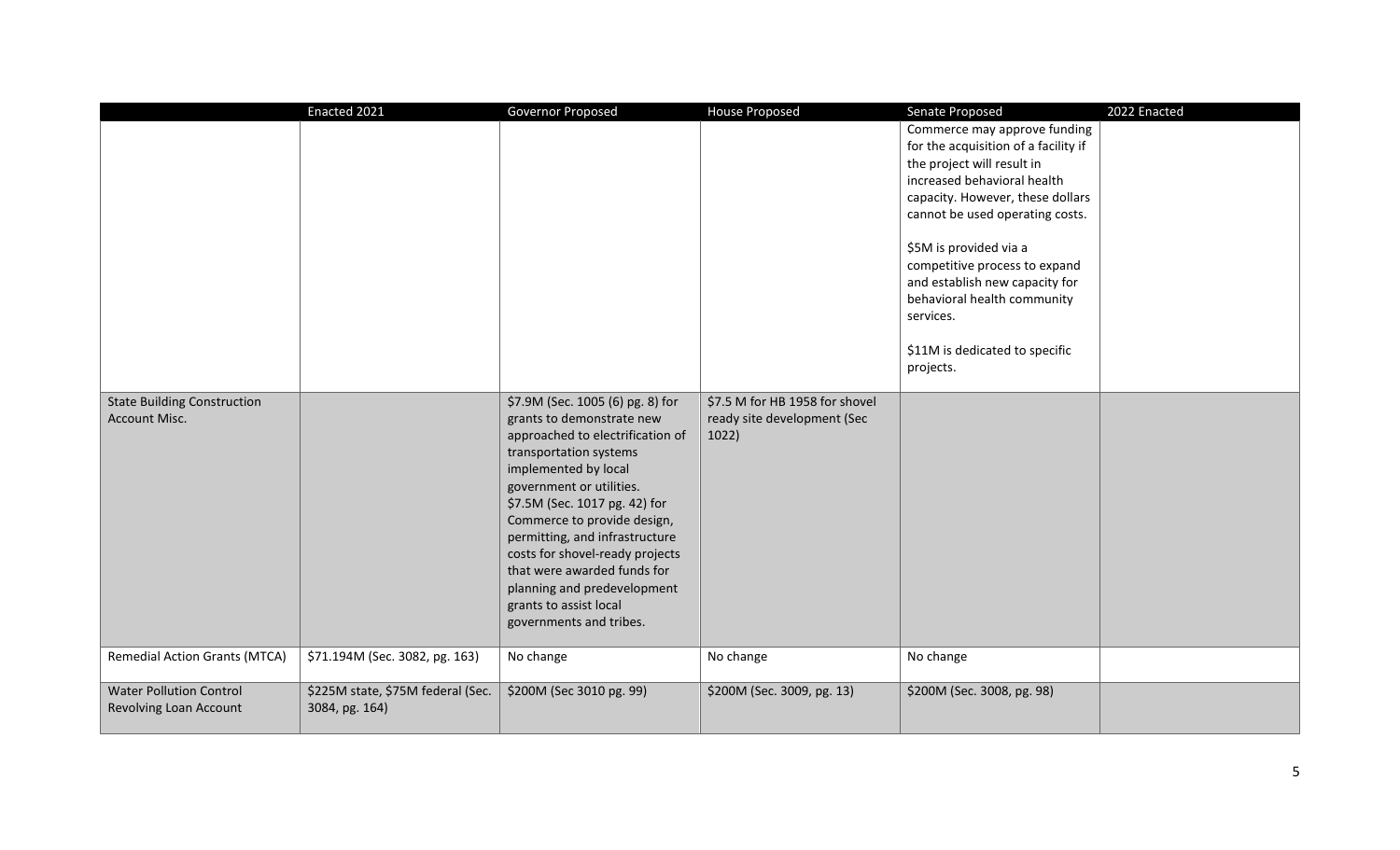|                                                                      | Enacted 2021                                                                                                                                                                                                                                                                                                                                                                                                                                                                                                                                                                                                                                                                                                                              | Governor Proposed                                                                                                                                                      | <b>House Proposed</b>                           | Senate Proposed                             | 2022 Enacted |
|----------------------------------------------------------------------|-------------------------------------------------------------------------------------------------------------------------------------------------------------------------------------------------------------------------------------------------------------------------------------------------------------------------------------------------------------------------------------------------------------------------------------------------------------------------------------------------------------------------------------------------------------------------------------------------------------------------------------------------------------------------------------------------------------------------------------------|------------------------------------------------------------------------------------------------------------------------------------------------------------------------|-------------------------------------------------|---------------------------------------------|--------------|
| Centennial Clean Water Grant<br>Program                              | \$40M (Sec. 3089, pg. 165)                                                                                                                                                                                                                                                                                                                                                                                                                                                                                                                                                                                                                                                                                                                | \$5 M (Sec. 3008 pg. 97) to<br>Ecology to identify and<br>implement new tools and<br>incentives needed to advance<br>and accelerate riparian buffer<br>implementation. | No change                                       | No change                                   |              |
| Community-based Public-private<br>Stormwater Partnership             |                                                                                                                                                                                                                                                                                                                                                                                                                                                                                                                                                                                                                                                                                                                                           | No change                                                                                                                                                              | \$1M from MTCA (Section 3008,<br>pg. 132)       | \$500k from MTCA (Section<br>3007, pg. 98)  |              |
| <b>Energy Retrofits for Public</b><br><b>Buildings Grant Program</b> | \$9.957M - \$4M is provided for<br>competitive grant rounds for<br>local governments (Sec. 1065,<br>pg. 35)                                                                                                                                                                                                                                                                                                                                                                                                                                                                                                                                                                                                                               | No change                                                                                                                                                              | No change                                       | No change                                   |              |
| Clean Energy 5 - Investing in<br><b>Washington's Cleaner Energy</b>  | \$56.298M including \$17.594M<br>for grid modernization grants;<br>\$11M for projects that advance<br>community resilience, clean and<br>renewable energy technologies<br>and transmission and control<br>systems, deployment of<br>distributed energy systems, etc.;<br>\$10.83M for grant for strategic<br>research and development for<br>new and emerging clean energy<br>technologies; \$5M for<br>competitive grants; \$5.55M for<br>grants to demonstrate<br>innovative approaches to<br>electrification of transportation<br>systems; \$10M for building<br>electrification projects that<br>advance the goals of the 2021<br>state energy strategy for all-<br>electric buildings; \$5M for the<br>transition of residential and | no change                                                                                                                                                              | \$20.072M is dedicated to<br>specific projects. | \$11M is dedicated to specific<br>projects. |              |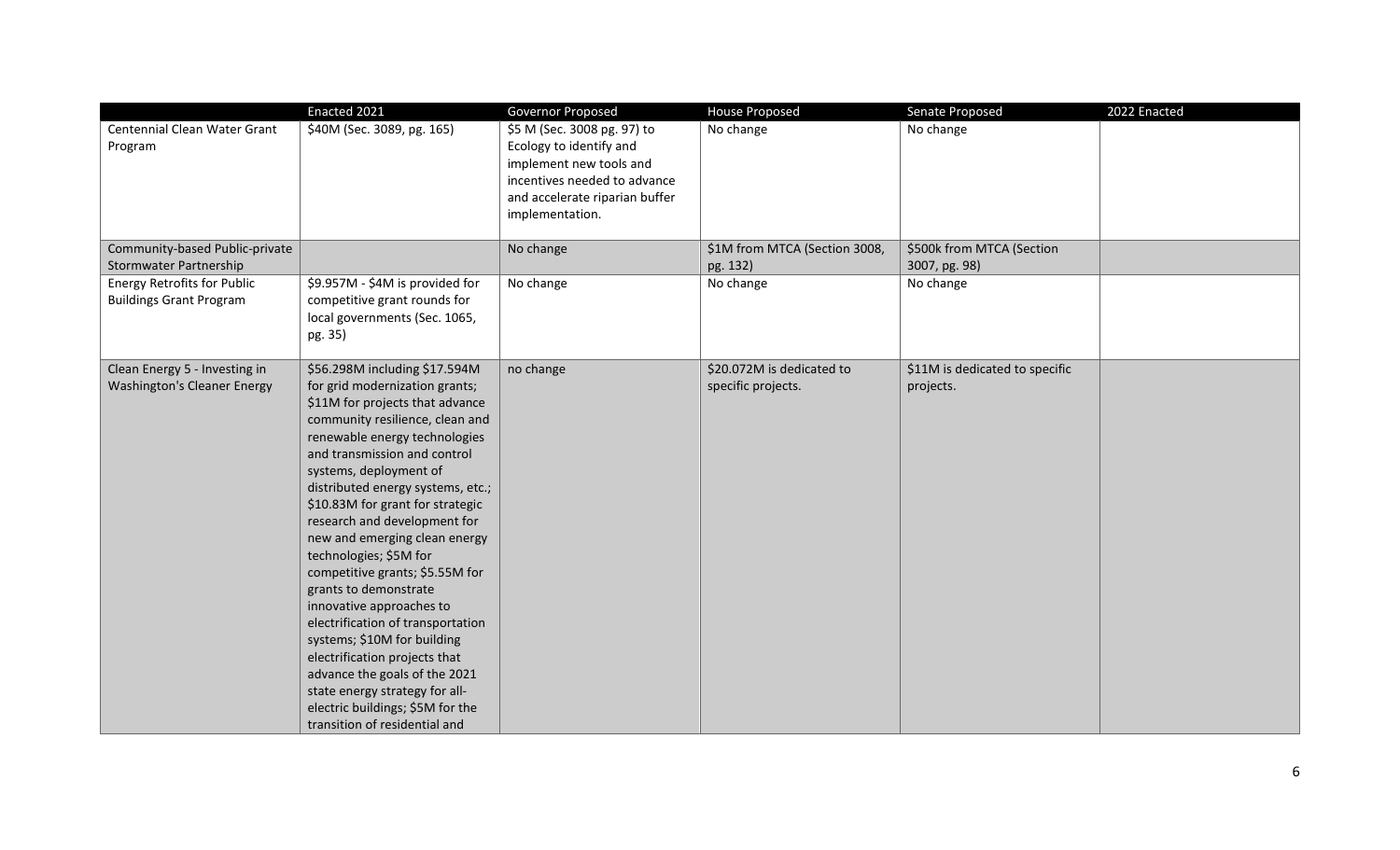|                                                          | Enacted 2021                                                                                                                                                                                                                                                                                                                                   | Governor Proposed                                                                                                                                                    | <b>House Proposed</b> | Senate Proposed           | 2022 Enacted |
|----------------------------------------------------------|------------------------------------------------------------------------------------------------------------------------------------------------------------------------------------------------------------------------------------------------------------------------------------------------------------------------------------------------|----------------------------------------------------------------------------------------------------------------------------------------------------------------------|-----------------------|---------------------------|--------------|
|                                                          | commercial building away from<br>fossil fuels; \$4.924M for<br>maritime electrification; \$4,9 for<br>target rural clean energy<br>innovation projects. (Sec. 1066,<br>pg. 28)                                                                                                                                                                 |                                                                                                                                                                      |                       |                           |              |
| Puget Sound Restoration and<br>Salmon Recovery Grants    | \$9M for the Puget Sound<br><b>Nutrient Reduction Grant</b><br>Program (Sec. 3101, pg. 171),<br>\$80M for SRF Board programs<br>(Sec. 3214, pg. 207), \$52.807M<br>for Puget Sound Acquisition and<br>Restoration (Sec. 3219, pg. 209),<br>\$15.708M for Puget Sound<br><b>Estuary and Salmon Restoration</b><br>Program (Sec. 3229, Sec. 211) | No change                                                                                                                                                            | No change             | No change                 |              |
| Washington Wildlife and<br><b>Recreation Program</b>     | \$100M (Sec. 3213, pg. 207)                                                                                                                                                                                                                                                                                                                    | No change                                                                                                                                                            | No change             | No change                 |              |
| Floodplain Management and<br><b>Control Grants</b>       | \$50.908M (Sec. 3098, pg. 170)                                                                                                                                                                                                                                                                                                                 | No change                                                                                                                                                            | No change             | No change                 |              |
| Fish Barrier Removal Board                               | \$26.795M (Sec. 3221, pg. 209)                                                                                                                                                                                                                                                                                                                 | No change                                                                                                                                                            | No change             | No change                 |              |
| Riparian Habitat                                         |                                                                                                                                                                                                                                                                                                                                                | \$100M (Sec. 3040 pg. 112) to<br>the Recreation and<br>Conservation Office to develop a<br>statewide, competitive riparian<br>habitat conservation grant<br>program. | No change             | No change                 |              |
| Chehalis Basin Strategy                                  | \$70M (Sec. 3096, pg. 169)                                                                                                                                                                                                                                                                                                                     | No change                                                                                                                                                            | No change             | No change                 |              |
| Columbia River Basin Water<br>Supply Development Program | \$45M (Sec. 3103, pg. 172)                                                                                                                                                                                                                                                                                                                     | No change                                                                                                                                                            | No change             | No change                 |              |
| Voluntary Stewardship Program                            |                                                                                                                                                                                                                                                                                                                                                | No change                                                                                                                                                            | No change             | \$3M (Sec. 3044, pg. 114) |              |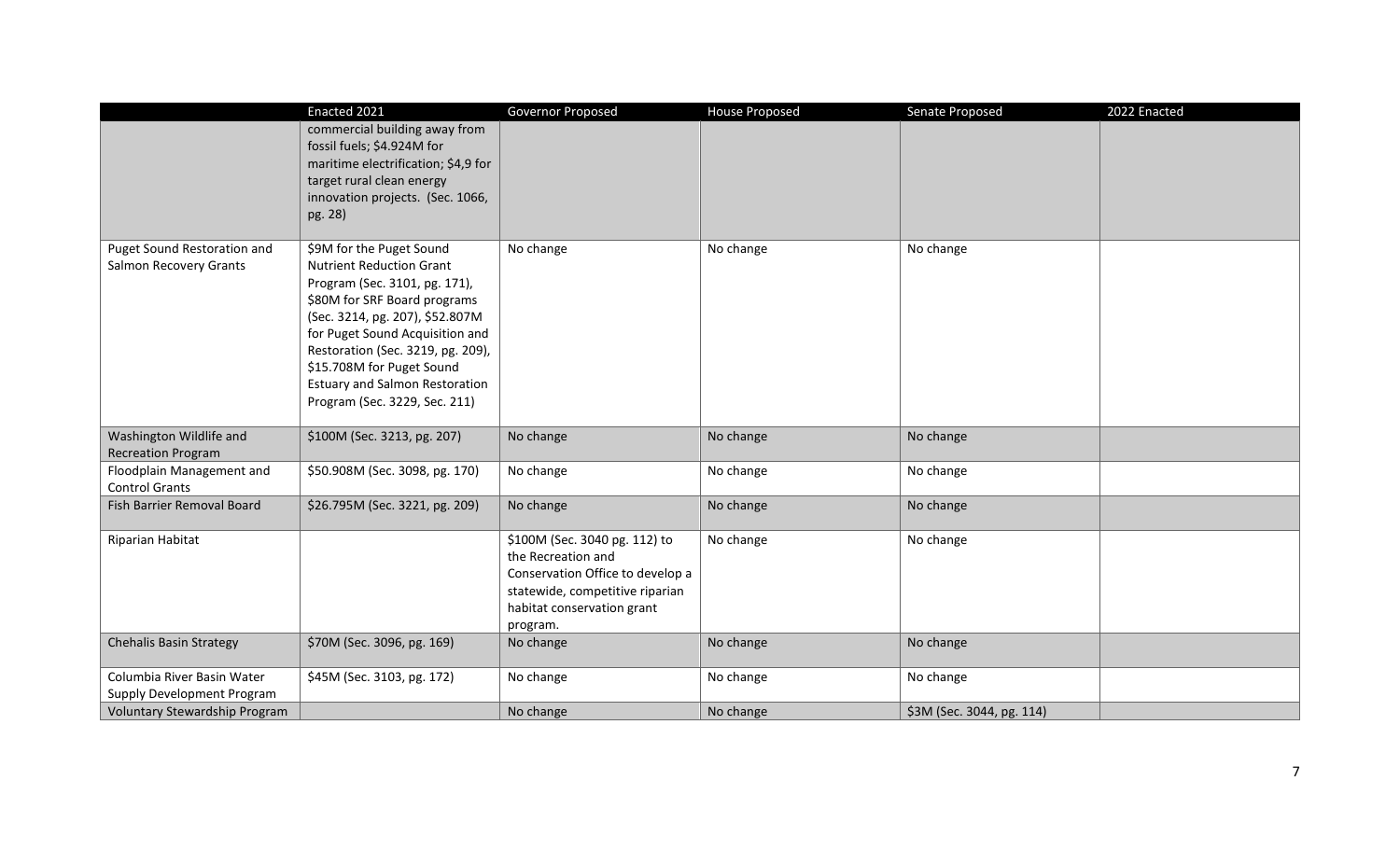|                                                                                   | Enacted 2021                                                                                                                                                                                                                                                                                                                                                                                                                       | Governor Proposed                                                         | <b>House Proposed</b>                                                                                                                                                                                                                                                                                                                                                     | Senate Proposed                                                                                                                                                                                | 2022 Enacted |
|-----------------------------------------------------------------------------------|------------------------------------------------------------------------------------------------------------------------------------------------------------------------------------------------------------------------------------------------------------------------------------------------------------------------------------------------------------------------------------------------------------------------------------|---------------------------------------------------------------------------|---------------------------------------------------------------------------------------------------------------------------------------------------------------------------------------------------------------------------------------------------------------------------------------------------------------------------------------------------------------------------|------------------------------------------------------------------------------------------------------------------------------------------------------------------------------------------------|--------------|
| <b>Community Forest Projects</b>                                                  | \$16.299M for the Community<br>Forest Grant Program (Sec.<br>3227, pg. 212)                                                                                                                                                                                                                                                                                                                                                        | No change                                                                 | No change                                                                                                                                                                                                                                                                                                                                                                 | No change                                                                                                                                                                                      |              |
| <b>Aquatic Lands Enhancement</b><br>Account                                       | \$9.1M (Sec. 3218, pg. 208)                                                                                                                                                                                                                                                                                                                                                                                                        | No change.                                                                | No change                                                                                                                                                                                                                                                                                                                                                                 | No change                                                                                                                                                                                      |              |
| Water Banking Grant Program                                                       | \$5M - \$2M designated for<br>Methow River Basin (Sec. 3112,<br>pg. 175)                                                                                                                                                                                                                                                                                                                                                           | \$9M (Sec. 3011 pg. 99) moved<br>from the Operating Budget to<br>Capital. | \$9M (Sec. 3011 pg. 99) moved<br>from the Operating Budget to<br>Capital.                                                                                                                                                                                                                                                                                                 | \$9M (Sec. 3009, pg. 98) moved<br>from the Operating Budget to<br>Capital.                                                                                                                     |              |
| <b>Streamflow Restoration</b><br>Program                                          | \$40M (Sec. 3102, pg. 171)                                                                                                                                                                                                                                                                                                                                                                                                         | No change.                                                                | No change                                                                                                                                                                                                                                                                                                                                                                 | No change                                                                                                                                                                                      |              |
| Yakima River Basin Water<br>Supply                                                | \$42M (Sec. 3104, pg. 173)                                                                                                                                                                                                                                                                                                                                                                                                         | No change.                                                                | No change                                                                                                                                                                                                                                                                                                                                                                 | No change                                                                                                                                                                                      |              |
| <b>WDFW Hazardous Fuels</b><br><b>Reduction and Forest Health</b><br>Improvements | \$6M (Sec. 3299, pg. 224)                                                                                                                                                                                                                                                                                                                                                                                                          | No change.                                                                | No change                                                                                                                                                                                                                                                                                                                                                                 | No change                                                                                                                                                                                      |              |
| <b>DNR Forest Hazard Mitigation</b>                                               |                                                                                                                                                                                                                                                                                                                                                                                                                                    | No change.                                                                | No change                                                                                                                                                                                                                                                                                                                                                                 | No change                                                                                                                                                                                      |              |
| Misc.                                                                             | Local and Community Projects<br>(\$242.9 million) Four<br>competitive grant programs<br>managed by the Department of<br>Commerce (Commerce) are<br>provided appropriations totaling<br>\$67.5 million for 75 capital<br>projects: • \$30.1 million funds 20<br>social service and multi-purpose<br>community center projects<br>under the Building Communities<br>Fund program; •\$17.7 million<br>funds 21 library projects under | No change.                                                                | \$108.7 million is authorized for<br>low-interest loans to publicly<br>and privately owned water<br>systems statewide for designing,<br>financing, and constructing<br>improvements aimed at<br>increasing public health<br>protection and compliance with<br>drinking water regulations.<br>\$33 million is provided for<br>infrastructure projects around<br>the state. | \$903,000 to Commerce for<br>economic opportunity grants<br>(sec 1016)<br>2023 local and community<br>projects = $$29,348,000$ (Sec<br>1023)<br>\$16.5M for ports infrastructure<br>(sec 1024) |              |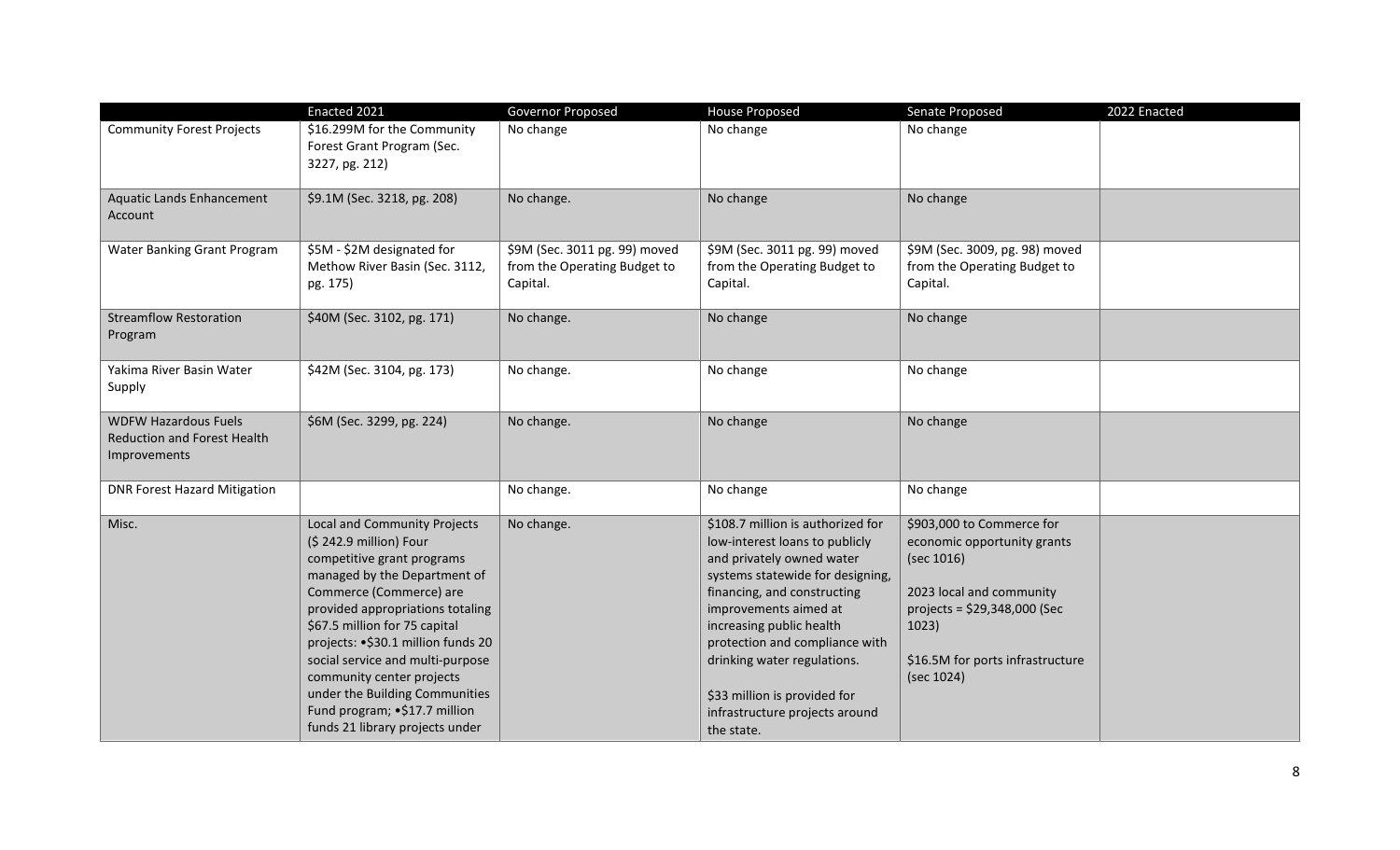|                                    | Enacted 2021                                                                                                                                                                                                                                                                                                                                                                                                                                                                                                                                                                                                                                                                                                                                            | Governor Proposed | <b>House Proposed</b>                                                                                                                                                                                                                                                                                                                                                                                                                                                                                                                                                                                                                                                                                                                                                                                                                                                  | Senate Proposed | 2022 Enacted |
|------------------------------------|---------------------------------------------------------------------------------------------------------------------------------------------------------------------------------------------------------------------------------------------------------------------------------------------------------------------------------------------------------------------------------------------------------------------------------------------------------------------------------------------------------------------------------------------------------------------------------------------------------------------------------------------------------------------------------------------------------------------------------------------------------|-------------------|------------------------------------------------------------------------------------------------------------------------------------------------------------------------------------------------------------------------------------------------------------------------------------------------------------------------------------------------------------------------------------------------------------------------------------------------------------------------------------------------------------------------------------------------------------------------------------------------------------------------------------------------------------------------------------------------------------------------------------------------------------------------------------------------------------------------------------------------------------------------|-----------------|--------------|
| <b>Trust Land Transfer Program</b> | the Library Capital Improvement<br>Program; •\$16 million funds 21<br>performing arts, museums, and<br>cultural projects under the<br>Building for the Arts program;<br>and •\$3.7 million funds 13<br>youth recreational projects<br>under the Youth Recreational<br>Facilities program. An additional<br>\$160.9 million is provided to the<br>Commerce to make grants to<br>local governments and<br>nonprofit organizations<br>statewide for 222 community-<br>based projects. \$8.3 million is<br>provided to Commerce for eight<br>specific food bank capital<br>projects. \$6.2 million is provided<br>for grants for 11 dental clinic<br>projects to expand capacity to<br>respond to unmet need<br>(summary)<br>\$75K is provided to develop a | No change.        | \$20 million in federal funding is<br>provided for the Small and<br><b>Disadvantaged Communities</b><br>Program, established in the<br>Water Infrastructure<br>Improvements for the Nation<br>Act, providing grants to public<br>water systems in eligible<br>communities that are unable to<br>finance activities needed to<br>comply with drinking water<br>regulations.<br>\$14.5 million is provided for<br>port infrastructure upgrades<br>across the state.<br>\$7.5 million is appropriated for<br>the Regional Manufacturing<br>Shovel Ready Site Development<br>Program, which provides grants<br>and loans for local governments<br>and tribes to complete<br>predevelopment activities, such<br>as environmental permitting,<br>design, and developing<br>infrastructure, for future<br>manufacturing sites.<br>(Summary)<br>\$200,000 to continue the work | No change       |              |
|                                    | trust land transfer stakeholder<br>report. (Sec. 333, pg. 244)                                                                                                                                                                                                                                                                                                                                                                                                                                                                                                                                                                                                                                                                                          |                   | described in the 2021 trust land<br>transfer beneficiaries and<br>stakeholder report. (sec 3069)                                                                                                                                                                                                                                                                                                                                                                                                                                                                                                                                                                                                                                                                                                                                                                       |                 |              |